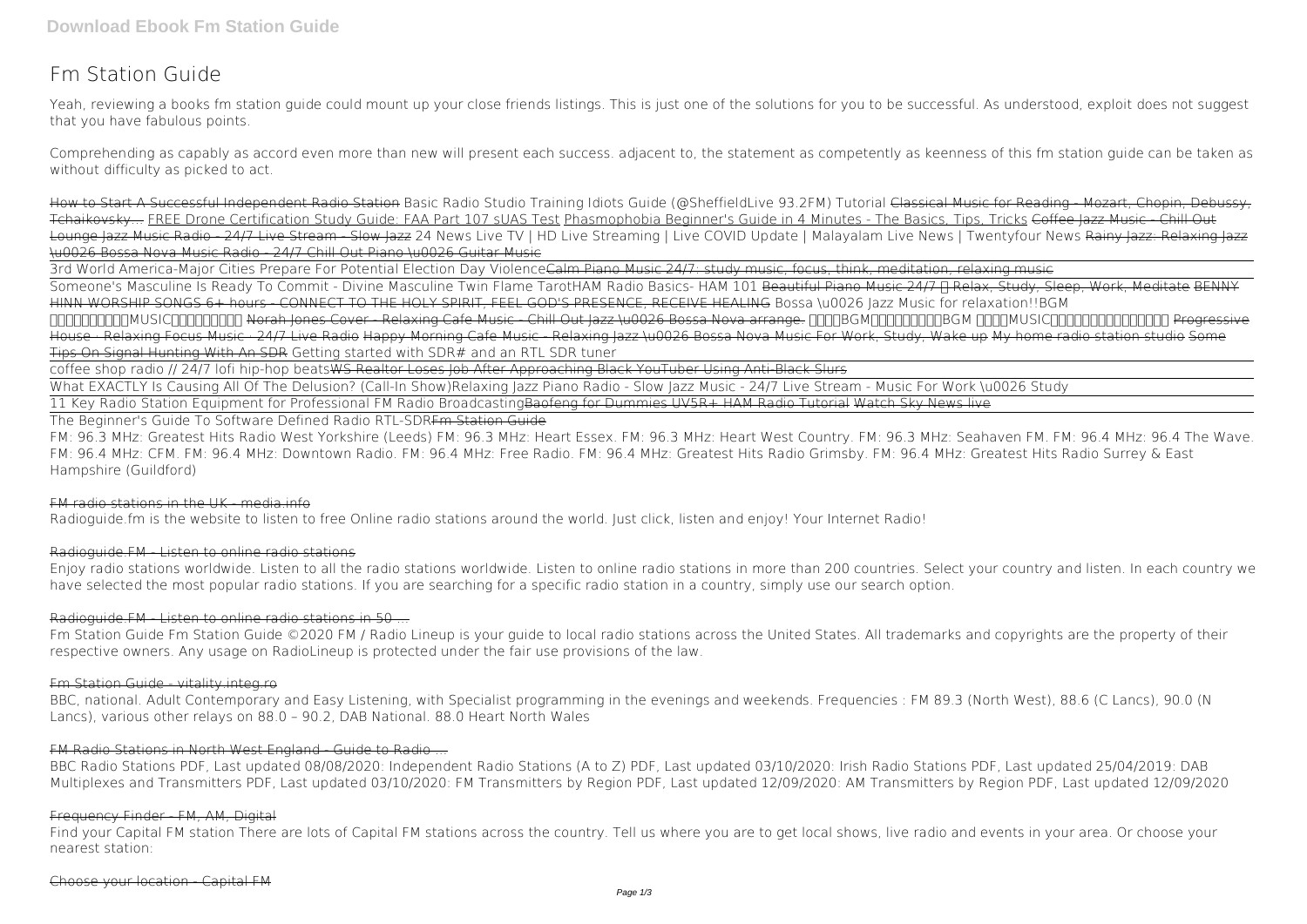Station closed on 13 September 2015 and licence returned after OFCOM refused request by Global Radio to network 24/7 from London NECR: Aberdeenshire: 102.1 FM (Inverurie), 103.2 (Colpy), 97.1 (Turriff) 102.6 (Kildrummy), 106.4 (Strathdon), 97.1 (Braemar), 101.9 (Ballater) 11C Station closed on 15 August 2018 and licence returned after OFCOM

## List of radio stations in the United Kingdom - Wikipedia

Many radio stations broadcast live over the internet using streaming audio technology. Those stations marked in the "Audio" column broadcast using the RealAudio (.ra, .ram) format. If it is not already installed on your system, you can download the free RealPlayer to play .ra or .ram files from the Real Networks website .

## New York Radio Stations - FM Stations Listed by Frequency

Station owner Add your own station. Please use the add station button on the right to add your radiostation. Sign up. Promote Your station Worldwide. Manage your Own station page At radioguide.fm. Promote your station to be the best of your country. Millions of potential new listeners. Follow us. Do you like cookies? We use cookies to ensure ...

## Internet radio | Listen to online radio stations ...

Capital FM; Capital Xtra (London) Classic FM; Discover Trance; Fun Radio; Greatest Hits Radio; Heart Radio; Imagine; Jazz FM; Kane FM (London) KISS (London) Manx Radio; More Radio (Worthing) Planet Rock; Radio Caroline; Radio Magic FM (London) Radio X; Rinse FM; Sheffield Live; Smooth Radio; Solar Radio; Stray FM (Harrogate) Sunshine Radio; Talk Sport; talkRADIO; Virgin Radio

## Internet Radio UK, online radio stations, listen to

See every BBC radio station – from national stations like Radio 1 and Radio 4, to local and regional stations like BBC Essex and BBC Ulster.

## **BBC Sounds** Stations

What's on the radio? Find out here. Radio Listings for all UK radio stations; BBC Radio 1, BBC Radio 2, BBC Radio 3, BBC Radio 4 and more.

## Radio listings guide - Radio Times

WDIZ: 96.3 FM – Located in Panama City in Florida, this is yet another of the best American rock radio stations owned by iHeartMedia. The station was originally a top 40 broadcaster, but on the 30 th of June 2017, the team played "Hello Goodbye" by the Beatles and switched over to active rock as their main genre. The first official rock song to be played by the new "96 Rock" channel was "For Those About to Rock, We Salute You" by ACDC.

The most popular radio stations are on top of the list, and you can find something special for yourself by searching by genre or country. The box on the right-hand side shows the currently broadcast tracks. You can switch between stations simply by clicking on the tracks you want to hear.

## Internet Radio - best music and talk stations I Online

BBC Radio Cumbria - 95.2 FM, 95.6 FM, 96.1 FM, 104.1 FM, 104.2 FM, 756 MW, 837 MW, 1458 MW; BBC Newcastle – 95.4 FM, 96 FM, 103.7 FM, 104.4 FM, 1458 MW; BBC Tees – 95 FM; North West

## BBC - Radio - Radio Frequencies

These are the FM radio stations which are either London based or include London in their intended coverage area. This includes national radio stations, ILR stations, BBC local stations, and stations which are operating with a community license. Home Counties FM Radio Stations

## London's FM Radio Stations - Transmission Zero

## Your Guide To The Best Rock Radio Stations In The US

93.5 FM: 93.5 Easy Rock Boracay: Cebu Broadcasting Company: Music, News: DYEY: 2 KW Boracay Island, Aklan: 97.3 FM: 97.3 Boracay Beach Radio: Interactive Broadcast Media (Dream FM Network) Smooth Jazz, Rhythm And Blues, Bossa Nova, Samba, House, Chill Out: DYKP: 5 KW Boracay Island, Aklan: 98.1 FM: 98.1 iFM Boracay Radio Mindanao Network: Music, News: DYSB 2 KW

## List of radio stations in the Philippines - Wikipedia

Regional commercial stations such as Capital FM, Heart, Smooth Radio, Gem 106 and Xfm England Choose an area below or click on an area of the map for local BBC, commercial and community stations. London A comprehensive list of community, commercial and BBC stations for the capital South-East England Surrey, Brighton, West & East Sussex and Kent